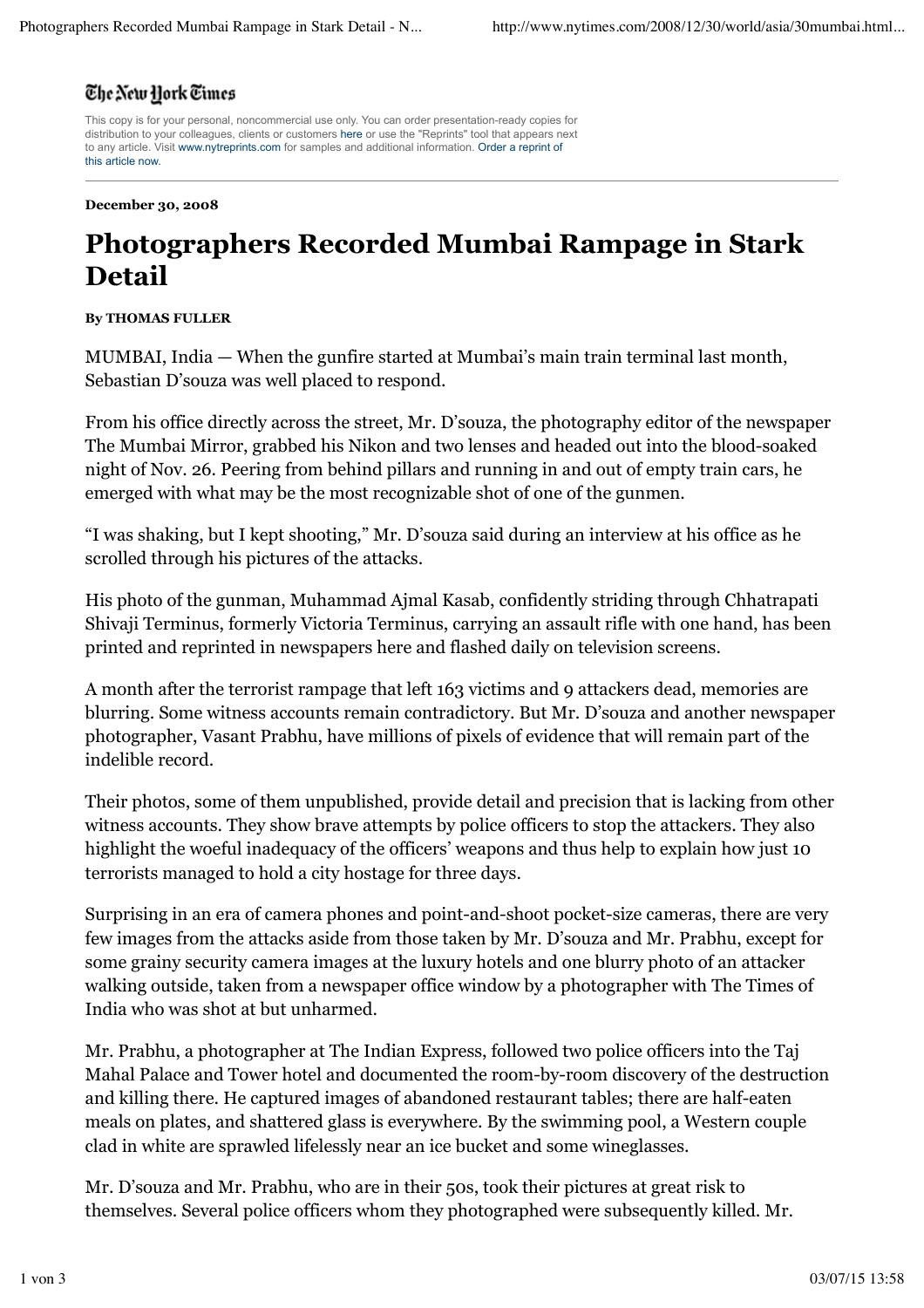Prabhu said he invoked the name of Ganesh, a Hindu deity, for protection when he had to use a flash and risked being spotted by the gunmen.

Both photographers were tormented by the passivity of their jobs — recording the bloodshed without any power to stop it.

"I wanted to get rid of my camera, get hold of a gun and go after the terrorists," Mr. Prabhu said. If the photographers had been looking through rifle scopes instead of camera viewfinders, some of the attackers might have been killed early on. Mr. D'souza, who tracked the gunmen for about 40 minutes until they left the train terminal, managed to find a better vantage point on the attackers than any of the police officers stationed there.

Witnesses have offered various accounts on the timing and duration of the attacks. Mr. D'souza's pictures help resolve the issue. Some images show the train terminal clock, down to the second. A police officer is seen shooting his rifle at the attackers at 22:07:05. Another photo shows the same clock 20 minutes later. Mr. D'souza's camera also recorded the times that the photos were taken.

A photo of Mr. Kasab, the gunman, that has not yet been published gives a slightly more detailed look at him. Mr. Kasab's assault rifle appears to have two ammunition clips bound together with tape, allowing for longer intervals between reloading. He has the appearance of a college student, with a slightly floppy haircut, cargo pants and what appears to be a sweatshirt.

Mr. D'souza described the two attackers at the train station as cool and composed. "They never ran, just walked," he said. "They were very accurate and didn't waste any bullets."

Mr. Kasab is in police custody as the lone survivor among the 10 known gunman. Nine others were killed by the police.

Both photographers' images of the police show a stark mismatch with the attackers' arsenal. Mr. D'souza photographed a police officer awkwardly firing his outdated rifle; he and all the other officers missed, Mr. D'souza said. Neither attacker appears to have been wounded at the train terminal during what was at least a half-hour rampage there.

Mr. Prabhu's photos show two police officers in pressed khaki uniforms wearing formal wingtip shoes. Their pistols are drawn. Mr. Prabhu said he saw one officer fire three rounds in the direction of the attackers. But they were up against terrorists with assault weapons, grenades and other explosives.

In the train terminal, Mr. D'souza captured some of the surreal aspects of the attacks. He recounted that despite the nearly constant sound of approaching gunfire, a shopkeeper at a small bookshop spent minutes trying to close his metal shutter instead of just running away. The attackers shot the merchant; one of Mr. D'souza's pictures shows the man slumped, dying, in front of his shop.

Mr. D'souza also tells of a woman in a sari who walked nonchalantly in front of the attackers, but was spared. "They didn't even look at her," Mr. D'souza said.

A man, possibly homeless, Mr. D'souza guesses, watched the attacks with his arms folded as if he were admiring a street performance.